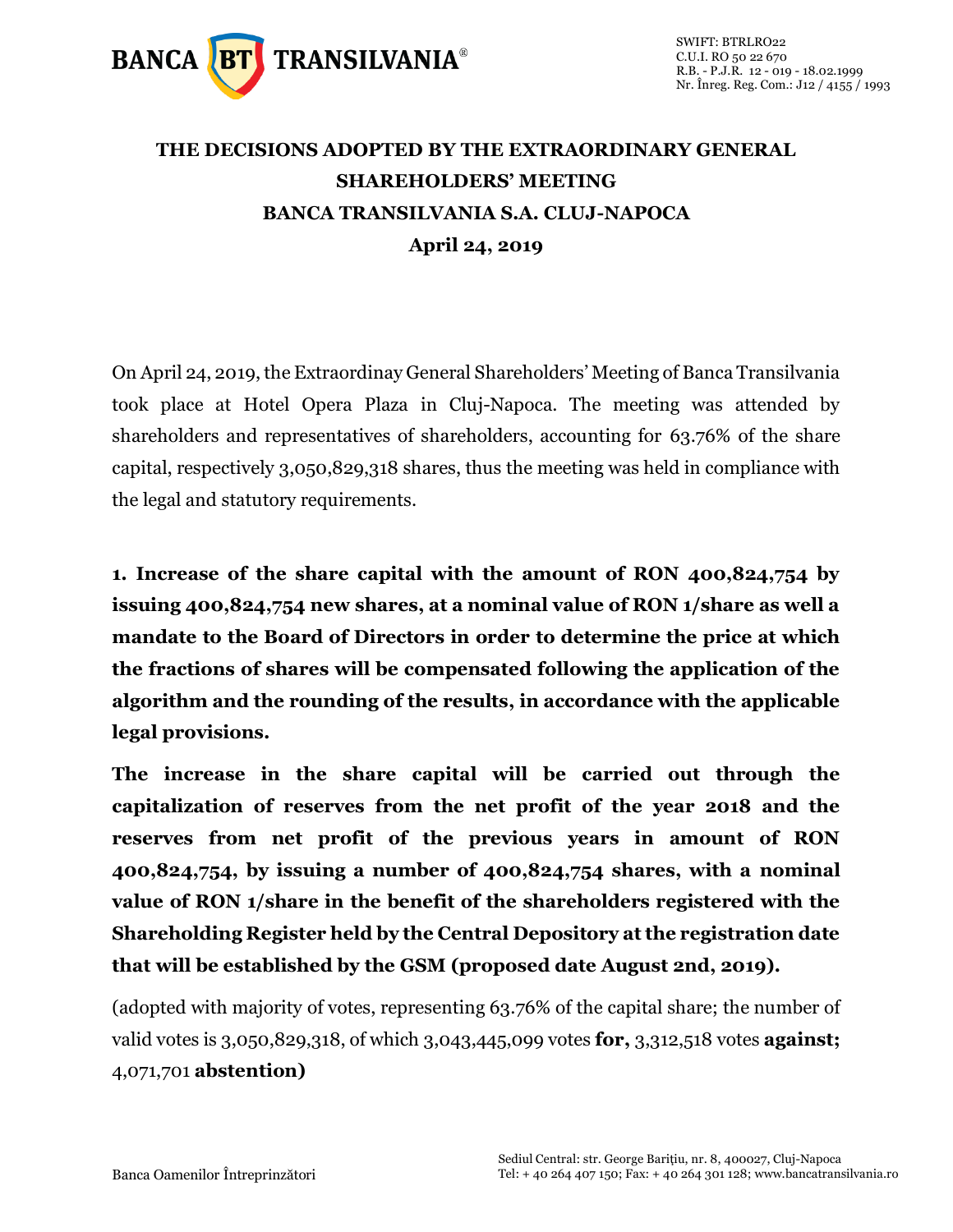

**2. Approval of the share buyback by the Bank, in accordance with the applicable legal provisions, under the following terms and conditions: up to 35,000,000 shares (0,7268% of the total shares included in the share capital) with a nominal value of RON 1/share at a minimum price equal to the market price on BSE at the moment of the buyback and a maximum price of RON 4 for a period of maximum 18 months as of the publishing date of the EGMS resolution in the Official Gazette of Romania, Part IV, part of a stock option plan with the purpose of implementing a remuneration program and a personnel incentive program for a period of at least 3 years as well as the payment of fixed remuneration, and the granting of a mandate for the Board of Directors for the enforcement of this resolution.**

(adopted with majority of votes, representing 63.76% of the capital share; the number of valid votes is 3,050,829,318, of which 2,488,192,980 votes **for,** 515,462,355 votes **against;** 47,173,983 **abstention)**

**3. Approval of the date of August 2nd, 2019 as the registration date and of the exdate – August 1st, 2019, for the identification of the shareholders who will benefit from the results of the Extraordinary GMS and to whom the effects of the Extraordinary GMS Decisions are applicable, including but not limited to the identification of the shareholders who will benefit from the shares allocated following the capital increase.**

(adopted with majority of votes, representing 63.76% of the capital share; the number of valid votes is 3,050,829,318, of which 3,042,538,637 votes **for,** 0 votes **against;** 3,924,278 **abstention)**

## **4. Approval of the date of August 5th, 2019 as the payment date for distribution of shares following the share capital increase.**

(adopted with majority of votes, representing 63.76% of the capital share; the number of valid votes is 3,050,829,318, of which 3,050,829,318 votes **for,** 0 votes **against;** 0 **abstention)**